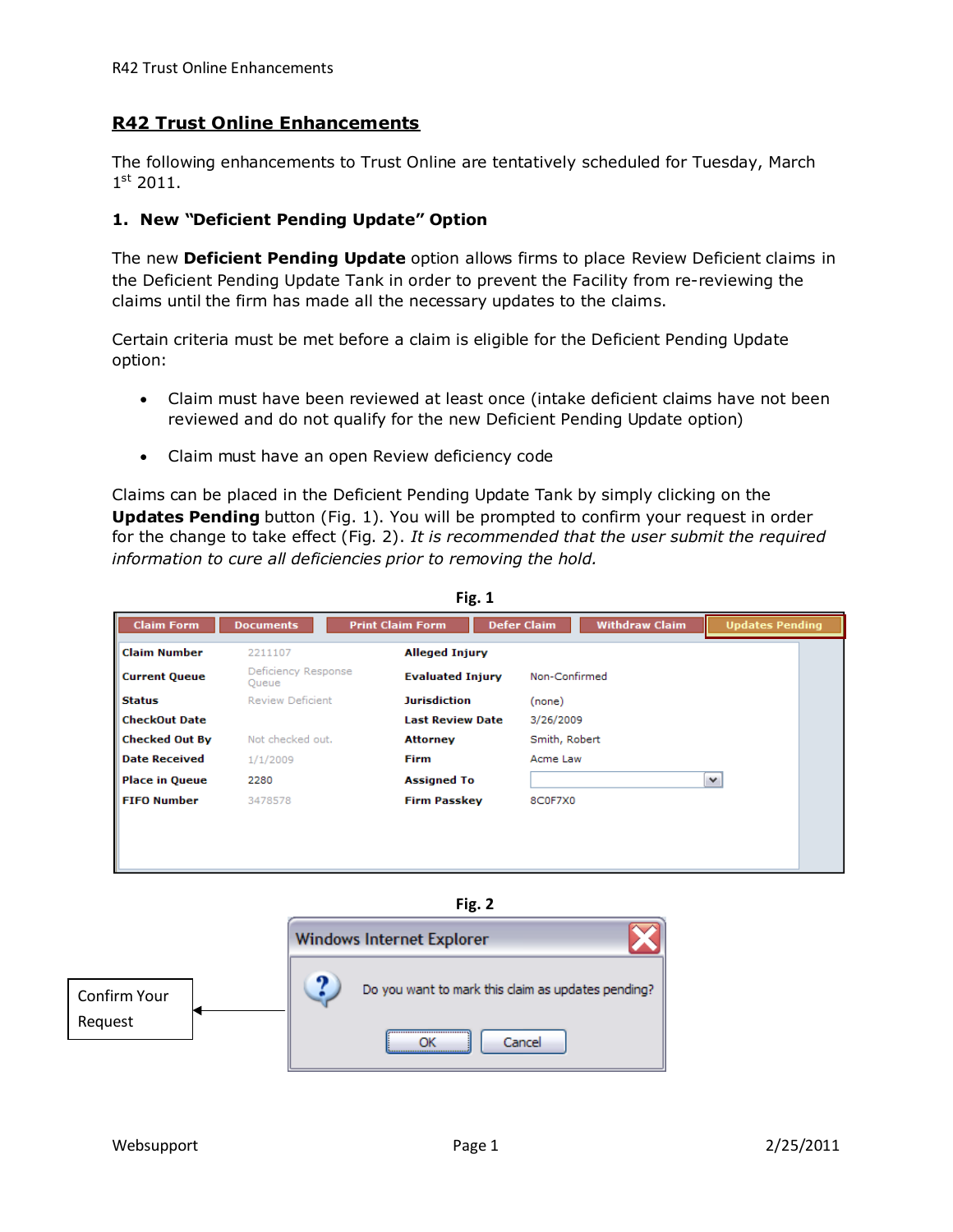These claims can be removed from the Deficient Pending Update Tank by clicking on the **No Updates Pending** button (Fig. 3), previously the **Allow Review button**. You will be prompted to confirm your request in order for the change to take effect (Fig. 4).

| Fig. 3                |                              |                         |                    |                       |                           |  |  |  |
|-----------------------|------------------------------|-------------------------|--------------------|-----------------------|---------------------------|--|--|--|
| <b>Claim Form</b>     | <b>Documents</b>             | <b>Print Claim Form</b> | <b>Defer Claim</b> | <b>Withdraw Claim</b> | <b>No Updates Pending</b> |  |  |  |
| <b>Claim Number</b>   | 2211107                      | <b>Alleged Injury</b>   |                    |                       |                           |  |  |  |
| <b>Current Queue</b>  | Deficiency Response<br>Queue | <b>Evaluated Injury</b> | Non-Confirmed      |                       |                           |  |  |  |
| <b>Status</b>         | <b>Review Deficient</b>      | <b>Jurisdiction</b>     | (none)             |                       |                           |  |  |  |
| <b>CheckOut Date</b>  |                              | <b>Last Review Date</b> | 3/26/2009          |                       |                           |  |  |  |
| <b>Checked Out By</b> | Not checked out.             | <b>Attorney</b>         | Smith, Robert      |                       |                           |  |  |  |
| <b>Date Received</b>  | 1/1/2009                     | <b>Firm</b>             | Acme Law           |                       |                           |  |  |  |
| <b>Place in Queue</b> | 2280                         | <b>Assigned To</b>      |                    |                       | v                         |  |  |  |
| <b>FIFO Number</b>    | 3478578                      | <b>Firm Passkey</b>     | 8C0F7X0            |                       |                           |  |  |  |
|                       |                              |                         |                    |                       |                           |  |  |  |
|                       |                              |                         |                    |                       |                           |  |  |  |
|                       |                              | <b>DEFUPDATE</b>        |                    | $(fsu2 - 2/10/2011)$  |                           |  |  |  |

## **Fig. 4**



When a claim is removed from the Deficient Pending Update Tank, it will be sent to the DRU if updates were made while the claim was pending. If no updates were made, the claim will return to its previous queue that was assigned prior to being moved to the Deficient Pending Update Tank.

This new feature will replace the Do Not Review (DNR) option that was previously available in Trust Online.